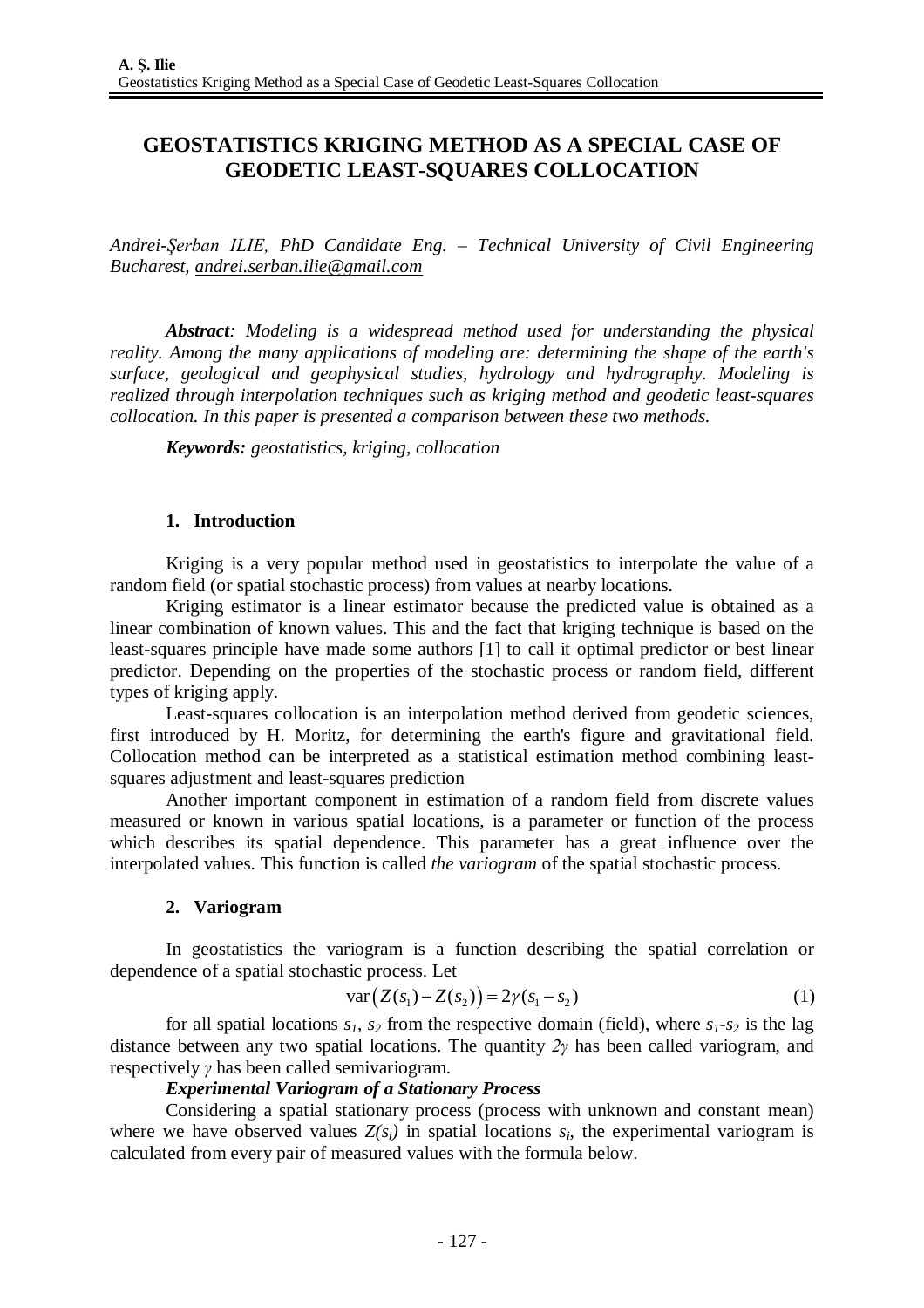$$
2\gamma_{ex} = (Z(s_i) - Z(s_j))^2
$$
 (2)

where  $Z(s_i)$  and  $Z(s_i)$  are two pairs of observed values.

#### *The Variogram Estimator*

Similar to the descriptive statistics we have to group the  $\gamma_{ex}$  values in classes according to lag distance  $s_i$ - $s_j = D_i$ . The variogram estimator is the averaged experimental variogram values from a certain class.

The lag distance  $h$ , of a class, is empirically determined  $[2]$  as the mean minimum distance between observed points:

$$
h = \frac{1}{n} \sum_{i=1}^{n} \min(D_{ij}), \quad j = \overline{1, n}, \quad j \neq i
$$
 (3)

where *n* is the number of observed values.

Then the variogram estimator  $\gamma_E$  for a certain class *k* is:

$$
\gamma_E^k = \frac{1}{n(k)} \sum_{i=1}^{n(k)} \gamma_{ex}^i(D_{ij}), \ \ (h-1)k \le D_{ij} \le hk \tag{4}
$$

where *n(k)* is the number of  $\gamma_{ex}$  values in class *k* and  $\gamma_{ex}^{i}(D_{ij})$ , are the  $\gamma_{ex}$  values that fall in class *k*.

Now the lag distance  $D_E$  corresponding to the  $\gamma_E$  values is

$$
D_E^k = \frac{1}{n(k)} \sum_{i=1}^k D_i , \quad (h-1)k \le D_i \le hk \tag{5}
$$

where  $D_i$  are the distances that hold with the property on the right side of the Eq. (5).

If we plot the *γ<sup>E</sup>* values with respect to the distances *DE*, and also, on the same graph, the population variance  $var(Z)$ , the estimated (semi)variogram is obtained (see Fig. 1):



Fig. 1. The Estimated Semivariogram Plot and Population Variance

The figure indicates that the spatial process is correlated over short distances while there is no spatial dependency over long distances [3].

#### *Variogram Model Fitting*

Various variogram model fitting techniques had been proposed [1], [4]. Among them are distinguished methods based on least squares and maximum likelihood algorithm. Three models (linear, spherical and exponential) have been fitted over the semivariogram plot showed in Fig. 1. The models are shown in Fig. 2.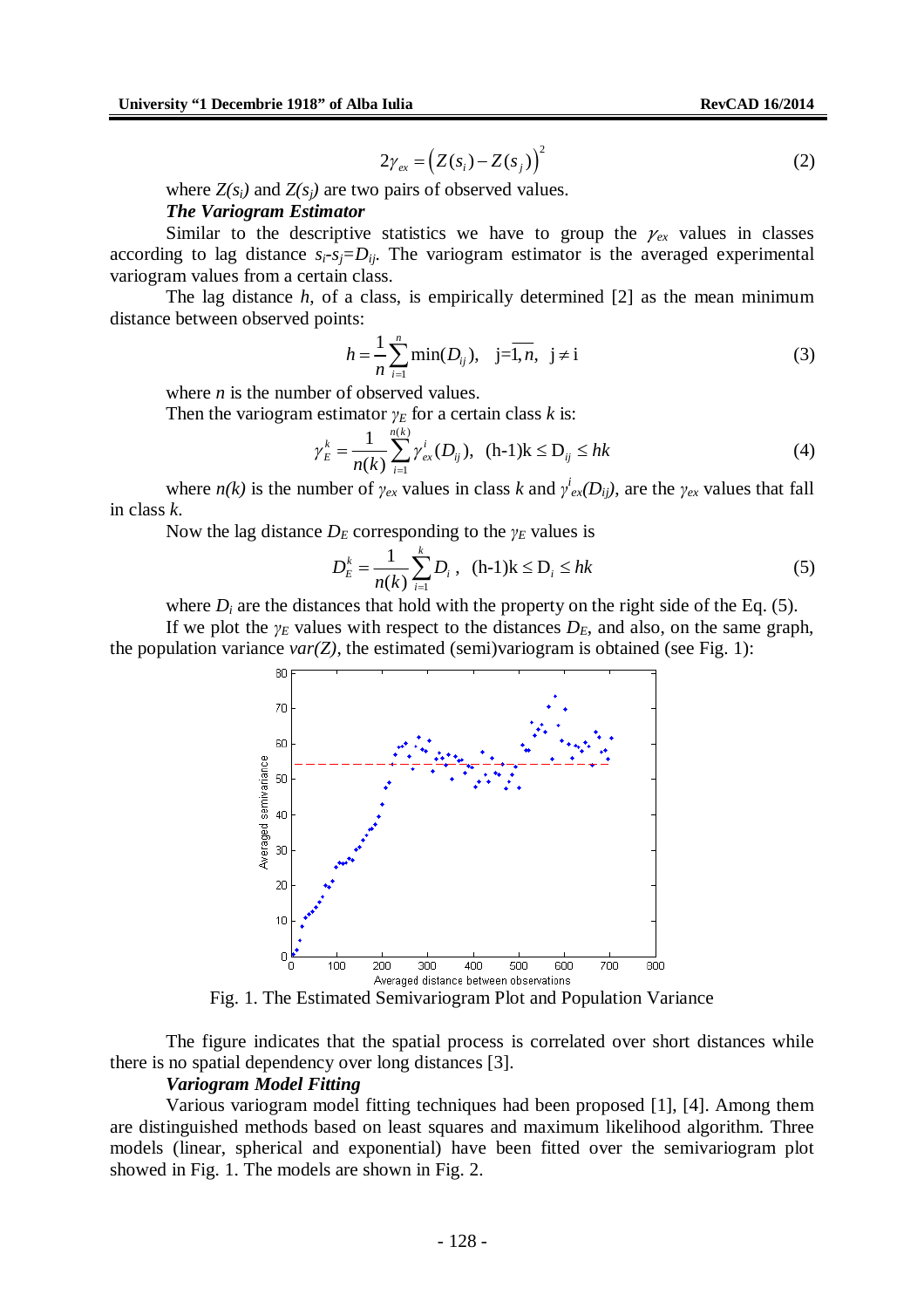

Fig. 2. Variogram Model Fitting

### **3. Ordinary Kriging**

This section deals with the ordinary kriging estimation method. *Assumptions*

Model assumption:

$$
Z_i = \mu + \delta_i \tag{6}
$$

Ordinary kriging assumes an unknown constant trend for the respective process. This is the case when the process is presumed to be stationary. In Eq. (6) this trend is represented by  $\mu$ , which, as we said, is unknown but constant.  $\delta$  from Eq (6) represent the signal of the process in the point *i*.

Predictor assumption:





Kriging is a least squares estimation algorithm in which the predicted value of a process, in a location P, where no observations have been made (see Fig. 3), it is obtained with the Eq. below:

$$
Z_P = \sum_{i=1}^n \lambda_i Z_i \tag{7}
$$

where  $Z_p$  denotes the interpolated or predicted value of the stochastic process in the point P,  $Z_i$  are known values of the respective process in certain spatial locations and  $\lambda_i$  are the corresponding weights for  $Z_i$  values, satisfying the following condition: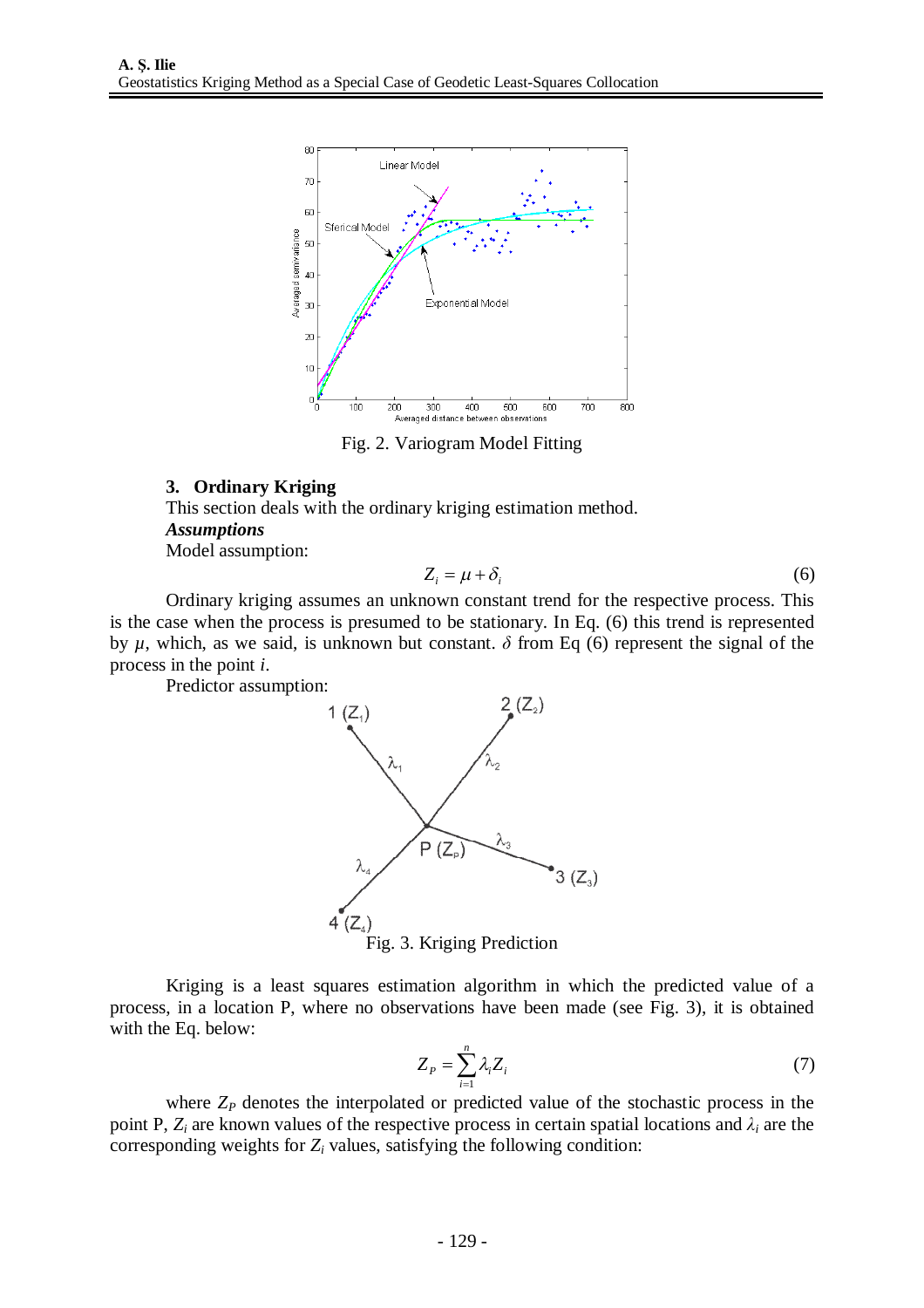$$
\sum_{i=1}^{n} \lambda_i = 1 \tag{8}
$$

the unknowns  $\lambda_i$  will satisfy the following system of linear equations:

$$
\lambda = \Gamma^{-1} \left( \gamma + 1 \frac{1 - 1' \Gamma^{-1} \gamma}{1' \Gamma^{-1} 1} \right) \tag{9}
$$

where:

$$
\Gamma = \begin{pmatrix} \gamma(s_1 - s_1) & \gamma(s_1 - s_2) & \dots & \gamma(s_1 - s_n) \\ \gamma(s_2 - s_1) & \gamma(s_2 - s_2) & \dots & \gamma(s_2 - s_n) \\ \vdots & \vdots & \ddots & \vdots \\ \gamma(s_n - s_1) & \gamma(s_n - s_2) & \dots & \gamma(s_n - s_n) \end{pmatrix}
$$
(10)

$$
\lambda = (\lambda_1, ..., \lambda_n)'
$$
 (11)

$$
\gamma = (\gamma(s_0 - s_1), ..., \gamma(s_0 - s_n))'
$$
\n(12)

$$
\mathbf{1} = (1, 1, \dots, 1)'
$$
 (13)

The matrix form of Eq. (7) is:

$$
Z(s_0) = \lambda' \mathbf{Z} \tag{14}
$$

then, replacing (9) in (14) is obtained another Eq. for computing the predicted value:

$$
Z(s_0) = \left(\gamma' + \frac{1 - \gamma' \Gamma^{-1} \mathbf{1}}{\mathbf{1}' \Gamma^{-1} \mathbf{1}} \mathbf{1}'\right) \Gamma^{-1} \mathbf{Z}
$$
(15)

### **4. Least-Squares Collocation**

Collocation is a data processing method which simultaneously performs regression (determining trend surface), filtering and spatial prediction [5].  $\Lambda$  Z



Fig. 4. Collocation

Collocation method assumes the fact that measurements consist of two components shown in Fig. 4:

- A systematic component (trend surface)
- A random component composed of *signal* (determined by local factors) and *noise* (caused by measurement errors).

Through collocation one can perform regression (determining the parameters of the trend surface), filtering (noise elimination), and prediction.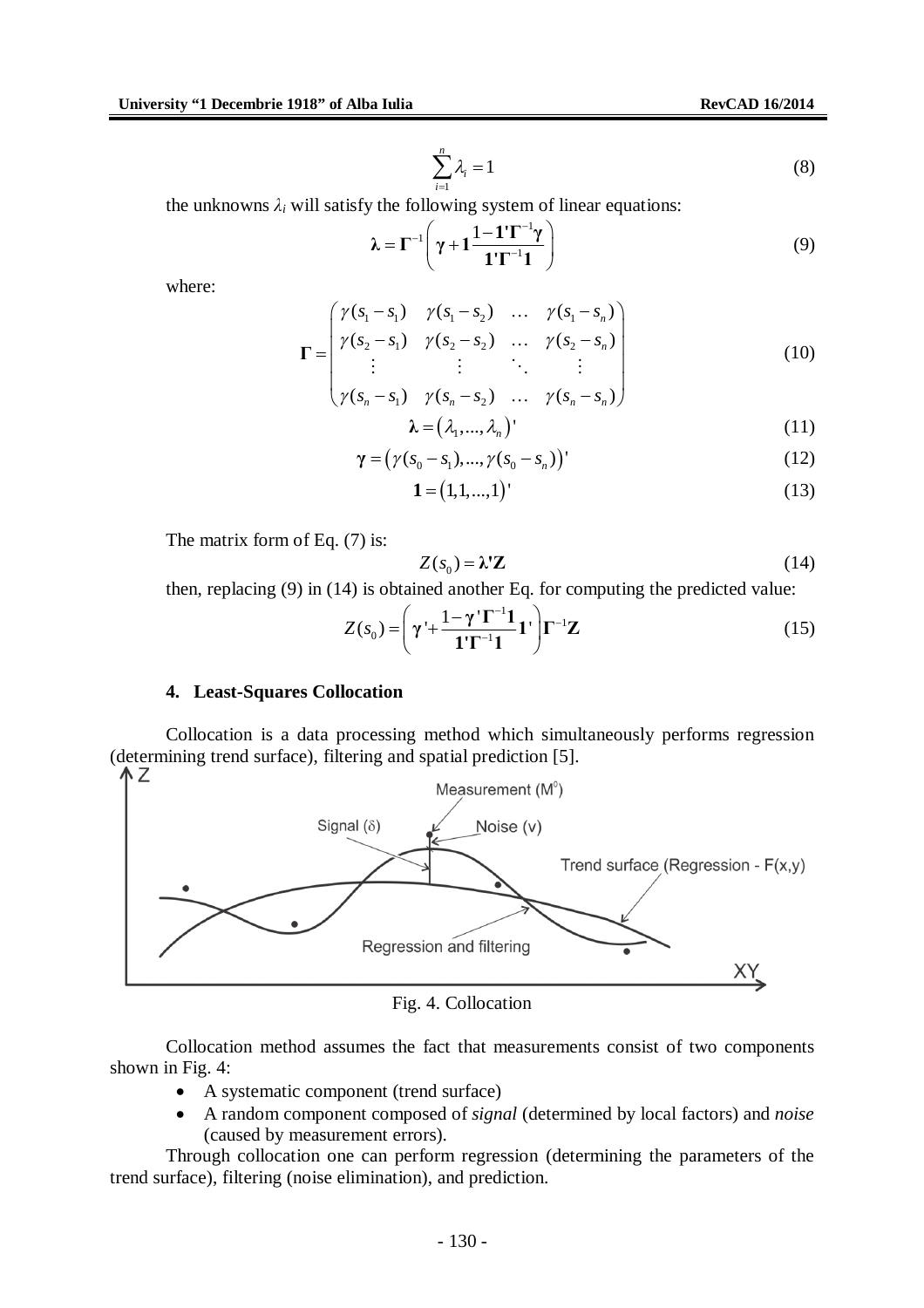#### *Functional model*

$$
M_i^0 + v_i = F_i(x_j) + \delta_i \tag{16}
$$

$$
\mathbf{A}\mathbf{x} - \mathbf{v} + \mathbf{\delta} + 0\mathbf{\delta}^0 = \mathbf{0}
$$
 (17)

where **v** is the noise,  $\delta$  is the signal in measured points and  $\delta^0$  is the signal in interpolation points. **x** contains trend surface parameters.

Notations:

$$
\mathbf{B} = \left[ -\mathbf{I} \; \mathbf{I} \; \mathbf{0} \right] \tag{18}
$$

$$
\mathbf{e} = (\mathbf{v} \, \mathbf{\delta} \, \mathbf{\delta}^0)'
$$
 (19)

With the notations (18) and (19), (17) becomes  
\n
$$
Ax + Be + I = 0
$$
\n(20)

#### *Stochastic model*

Cofactor matrix form is:

$$
\mathbf{Q} = \begin{pmatrix} \mathbf{Q}_{\mathbf{I}} & \mathbf{0} & \mathbf{0} \\ \mathbf{0} & \mathbf{Q}_{\delta\delta} & \mathbf{Q}_{\delta\delta^0} \\ \mathbf{0} & \mathbf{Q}_{\delta^0\delta} & \mathbf{Q}_{\delta^0\delta^0} \end{pmatrix}
$$
(21)

where  $Q_{\parallel}$  is the cofactor matrix for measured values:

$$
\mathbf{Q}_{ll} = \begin{pmatrix} q_{l_1 l_1} & 0 & 0 \\ 0 & \ddots & 0 \\ 0 & 0 & q_{l_n l_n} \end{pmatrix}
$$
 (22)

Cofactor matrix of the signal can be established on the basis of certain theoretical considerations. Such theoretical considerations may be the spatial dependence between certain locations, or, in other words, the semivariogram of the spatial process. Then

$$
\mathbf{Q}_{\delta\delta} = \begin{pmatrix} \gamma(s_1 - s_1) & \gamma(s_1 - s_2) & \dots & \gamma(s_1 - s_n) \\ \gamma(s_2 - s_1) & \gamma(s_2 - s_2) & \dots & \gamma(s_2 - s_n) \\ \vdots & \vdots & \ddots & \vdots \\ \gamma(s_n - s_1) & \gamma(s_n - s_2) & \dots & \gamma(s_n - s_n) \end{pmatrix}
$$
(23)

where  $s_i$  denotes a spatial location where the value of the spatial stochastic process is known from measurements

$$
\mathbf{Q}_{\delta\delta^{0}} = \begin{pmatrix} \gamma(s_{1} - s_{1}^{0}) & \gamma(s_{1} - s_{2}^{0}) & \dots & \gamma(s_{1} - s_{m}^{0}) \\ \gamma(s_{2} - s_{1}^{0}) & \gamma(s_{2} - s_{2}^{0}) & \dots & \gamma(s_{2} - s_{m}^{0}) \\ \vdots & \vdots & \ddots & \vdots \\ \gamma(s_{n} - s_{1}^{0}) & \gamma(s_{n} - s_{2}^{0}) & \dots & \gamma(s_{n} - s_{m}^{0}) \end{pmatrix}
$$
(24)

where  $s_i^0$  refers to a spatial location where the value of the respective process is unknown but desired.

The parameter vector **x** and the vector that contains the signal in interpolation points **δ 0** is obtained with the following Eq.:

$$
\mathbf{x} = -\left(\mathbf{A}^{\dagger} \underline{\mathbf{Q}}^{-1} \mathbf{A}\right)^{-1} \mathbf{A}^{\dagger} \underline{\mathbf{Q}}^{-1} \mathbf{I}
$$
 (25)

$$
\delta^0 = -\mathbf{Q}_{\delta^0 \delta} \underline{\mathbf{Q}}^{-1} (\mathbf{A} \mathbf{x} + \mathbf{I}), \text{ where } \underline{\mathbf{Q}} = \mathbf{Q}_{\mathbf{I}} + \mathbf{Q}_{\delta \delta}
$$
 (26)

The predicted values of the random field or process in spatial location  $s_0$  where no measurements have been made will be:

$$
Z(s_0) = A_0 x + \delta^0 \tag{27}
$$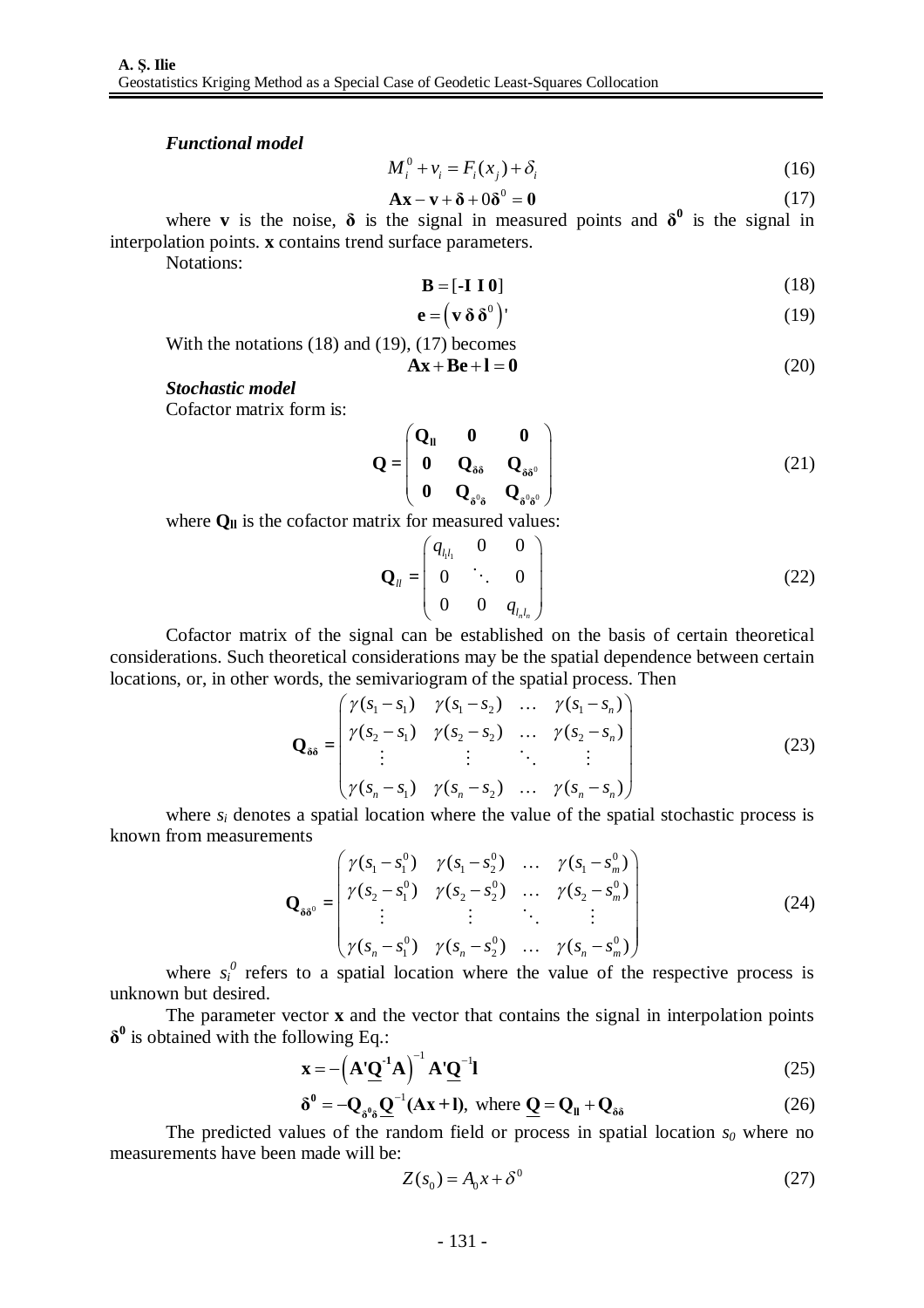where  $A<sub>o</sub>$  is vector which contains the coefficients for the trend surface parameters towards the spatial location  $s_0$ , so  $A_0x$  is the value of the trend surface in considered spatial location.

#### **5. Kriging as a particular case of collocation**

In this section we will prove that ordinary kriging method is a particularization of the least-squares collocation under certain conditions.

If we neglect the measurements errors then:

$$
\mathbf{Q}_{\mathbf{I}} = \mathbf{0} \tag{28}
$$

Also we assume that the stochastic process or random field has an unknown constant trend. A process that holds this property, as we said in section 2, is called stationary process. The Eq. below is the mathematical expression of this property:

$$
\mathbf{x} = \mu \tag{29}
$$

In this case the design matrix has the following form

$$
\mathbf{A} = (1, 1, ..., 1)^{\top} \tag{30}
$$

so,

$$
Ax = \mu \cdot 1 \tag{31}
$$

The measurements vector will be:

$$
\mathbf{l} = (-Z_1, -Z_2, ..., -Z_n)' = -\mathbf{Z}
$$
 (32)

If we consider only one prediction point or one spatial location where we want to find the value of the process, then  $\mathbf{Q}_{\delta^0\delta}$  matrix has the following form:

$$
\mathbf{Q}_{\delta^0 \delta} = (\gamma (s_0 - s_1) \quad \dots \quad \gamma (s_0 - s_n)) \tag{33}
$$

so, from (33) and (12) we obtain:

$$
\mathbf{Q}_{\delta^0 \delta} = \gamma' \tag{34}
$$

From (23), (28) and (10) **Q** matrix is given by:

$$
\mathbf{Q} = \Gamma \tag{35}
$$

Considering this particular case  $(31)$ ,  $(32)$ ,  $(34)$ ,  $(35)$ , and the Eq.  $(26)$  and  $(27)$  the predicted value in spatial location *s<sup>0</sup>* is:

$$
Z(s_0) = \mu - \gamma' \Gamma^{-1} (\mu \cdot \mathbf{1} - \mathbf{Z})
$$
 (36)

or

$$
Z(s_0) = \mu - \gamma' \Gamma^{-1} \mathbf{1} \cdot \mu + \gamma' \Gamma^{-1} \mathbf{Z}
$$
 (37)

The constant trend is given by  $(25)$ :

$$
\mu = \left(\mathbf{1}^{\prime}\mathbf{\Gamma}^{\cdot 1}\mathbf{1}\right)^{-1}\mathbf{A}^{\prime}\mathbf{\Gamma}^{-1}\mathbf{Z}
$$
\n(38)

so, from (38) an (37), the predicted value in location  $s_0$  is:

$$
Z(s_0) = (1 - \gamma^{\prime} \Gamma^{-1} \mathbf{1}) \cdot (\mathbf{1}^{\prime} \Gamma^{-1} \mathbf{1})^{-1} \mathbf{1}^{\prime} \Gamma^{-1} \mathbf{Z} + \gamma^{\prime} \Gamma^{-1} \mathbf{Z}
$$
 (39)

and, knowing that **1'Γ -1 1** is a scalar, we obtain the following Eq.

$$
Z(s_0) = \left(\frac{(1-\gamma'\Gamma^{-1}\mathbf{1})}{\mathbf{1}'\Gamma^{-1}\mathbf{1}}\mathbf{1}' + \gamma'\right)\Gamma^{-1}\mathbf{Z}
$$
(40)

Now, looking at (40) and (15) we realize that these are one and the same. So **kriging method is just a particular case of least-squares collocation**. This particular case is obtained considering the process stationary, and neglecting the measurement errors.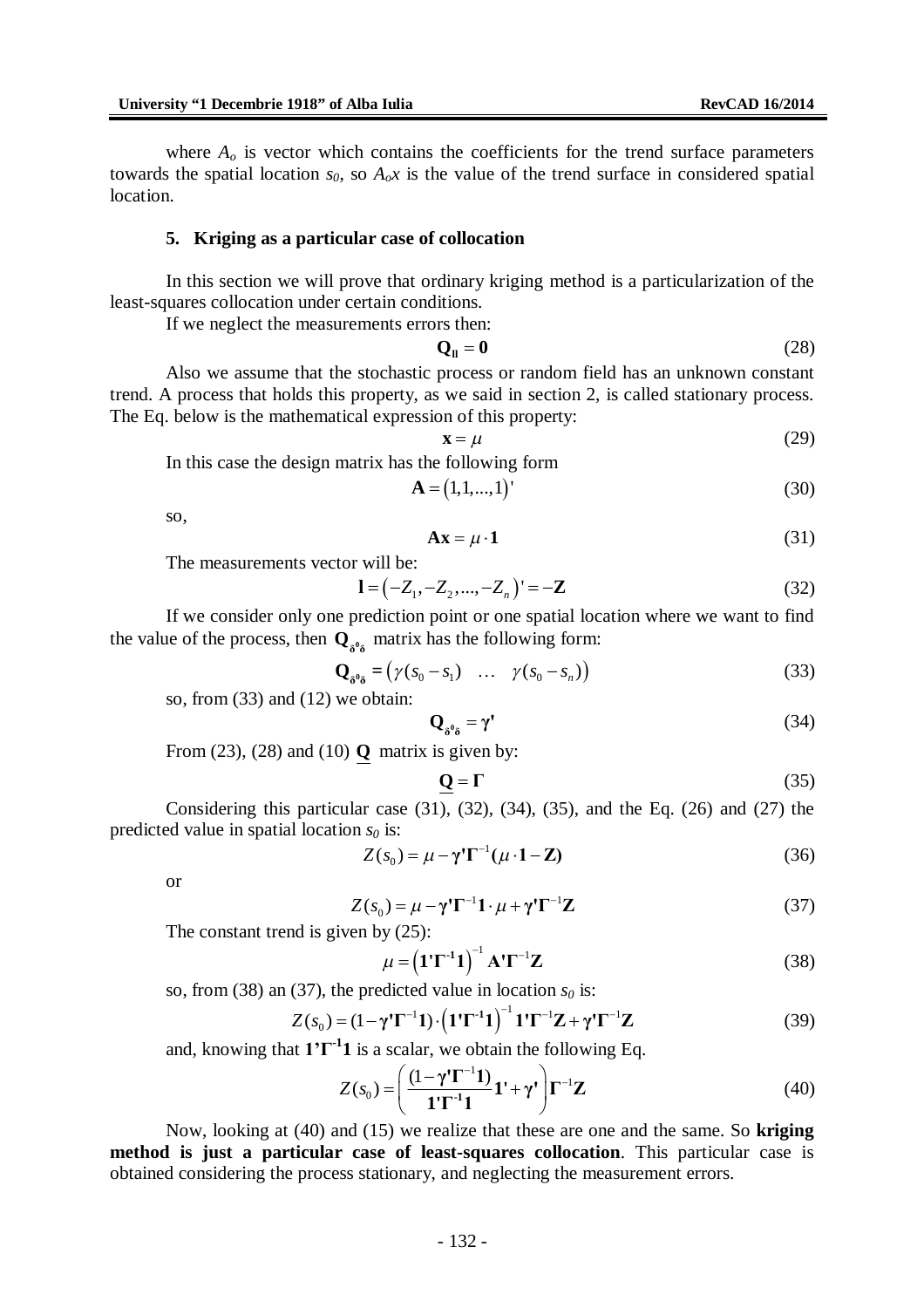# **6. Case study**

To verify the above results in practice, from a set of data, the surface model has been generated using both kriging and collocation method.



In Fig. 5 is shown the surface model obtained by kriging method and in Fig. 6 is presented the surface generated using least-squares collocation. Note that the same linear variogram model had been used for the two methods. The variogram model was given by:



 $\gamma(h) = 1.3576 \cdot h$  (41)

Fig. 6: Surface Model Generated using Least-Squares Collocation Method

In Fig. 6 is also represented a plane which is practically the trend surface determined by least-squares collocation. The trend surface is a constant one. This is a consequence of the stationarity condition which implies an unknown and constant mean  $\mu$  for the respective process.